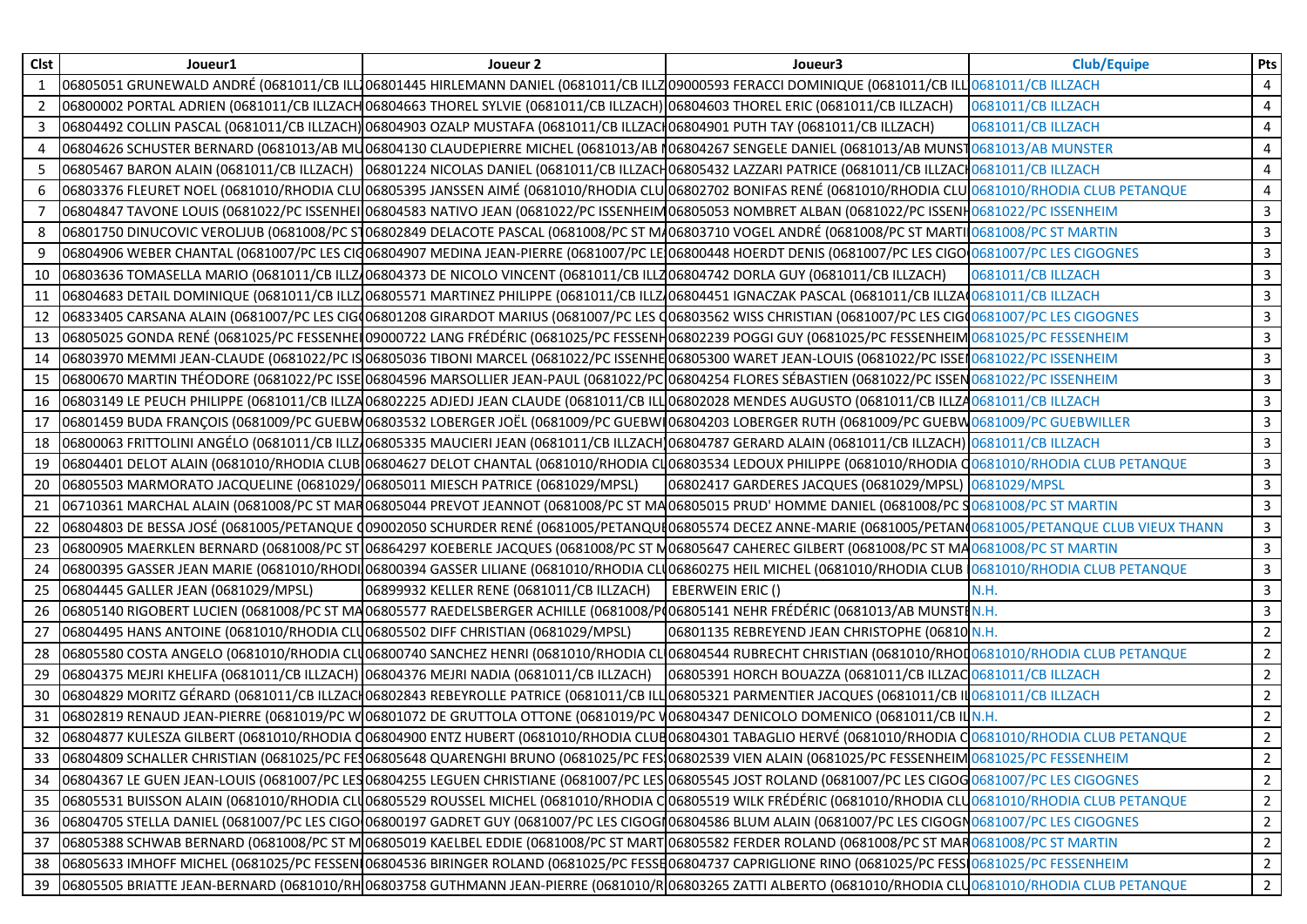| 40 | 06805199 FRINGANT BRIGITTE (0681032/P.L LES 06804979 CRUSSON BERNARD (0681032/P.L LES 06805200 GORICHON RODOLPHE (0681032/P.L LO681032/P.L LES ACACIAS ALTKIRCH             |                    | $\overline{2}$ |
|----|-----------------------------------------------------------------------------------------------------------------------------------------------------------------------------|--------------------|----------------|
| 41 | 06805165 GRESS ROLAND (0681009/PC GUEBWI 06800643 BUDA SALVATORE (0681009/PC GUEB) MEYER PASCAL ()                                                                          | N.H.               | $2^{\circ}$    |
|    | 42   06805579 GUIDANTONI YVO (0681015/PC RHIN)   06804043 MEGALI GUISEPPE (0681015/PC RHIN)   06805547 MARGANI DOMENICO (0681015/PC RH0681015/PC RHIN                       |                    | $\overline{2}$ |
|    | 06803439 STEHLIN CHRISTOPHE (0681029/MPSL106805516 AISSAOUI ABDERRAHMANE (0681029/0681029/MPSL<br>43 06805173 STEHLIN CLAUDE (0681029/MPSL)                                 |                    | $\overline{2}$ |
| 44 | 06800960 FOURMI PHILIPPE (0681031/LA BOULE 06805610 SCHACHER FRANCIS (0681031/LA BOU 06800946 CONTARATO GIANCARLO (0681031/LA 0681031/LA BOULE DE BART'                     |                    | $\overline{2}$ |
| 45 | 06805434 BAUMANN DOMINIQUE (0681011/CB 06802334 BELINCHON MARCEL (0681011/CB ILL706802226 KECH JEAN-LUC (0681011/CB ILLZACH) 0681011/CB ILLZACH                             |                    | $2^{\circ}$    |
| 46 | 06805178 AZHAR MOHAMED (0681011/CB ILLZA 06805347 DEL DO CHRISTINE (0681011/CB ILLZA 06805348 DEL DO PASCAL (0681011/CB ILLZACH) 0681011/CB ILLZACH                         |                    | $\overline{2}$ |
| 47 | 06803992 BLONDE RAYMOND (0681011/CB ILLZ406804138 TARRACOR JACQUES (0681011/CB ILLZ06804502 MERKLE BÉATRICE (0681011/CB ILLZA0681011/CB ILLZACH                             |                    | $2^{\circ}$    |
| 48 | 01407742 BOUVACHON ANTONIN (0681005/PET 06805554 LUTTRINGER CLÉMENT (0681005/PETA06805641 CICCARELLI ANTONIO (0681005/PETAN 0681005/PETAN QUE CLUB VIEUX THANN              |                    | $\overline{2}$ |
| 49 | 06804911 GINTZ MICHEL (0681032/P.L LES ACAC 06804706 ROUSSELLE FRANCIS (0681032/P.L LES 06805599 AMRANI DJAMEL (0681032/P.L LES AC 0681032/P.L LES ACACIAS ALTKIRCH         |                    | $2^{\circ}$    |
|    | 50 06805143 MAKOWSKY KARLHEINS (0681010/RHO6804638 MARTENS PEDRO (0681010/RHODIA CO6805226 JORDAN ANDRÉ (0681010/RHODIA CLUO681010/RHODIA CLUB PETANQUE                     |                    | $\overline{2}$ |
| 51 | 06804619 ZEYER SERGE (0681010/RHODIA CLUB 06803440 MACHADO DE CARVALHO MANUEL (006800370 CLAUDEL GÉRARD (0681019/PC WITTEN.H.                                               |                    | $\overline{2}$ |
| 52 | 06801143 EGLER JEAN JACQUES (0681007/PC LE106800182 BORNICKI FRANCOIS (0681007/PC LES 06804577 SOMMER BERNARD (0681007/PC LES 0681007/PC LES CIGOGNES                       |                    | $\overline{2}$ |
| 53 | 06805448 RAKOTOARISOA SAMOELA (0681013/406805362 WIEDEMANN FERNAND (0681013/AB 06802364 CHARION GEORGES (0681013/AB MUN0681013/AB MUNTER                                    |                    | $2^{\circ}$    |
|    | 54 06805454 HUCHOT DOMINIQUE (0681016/PC SA06805455 HORN RENÉ (0681016/PC SAUSHEIM) 06803632 ROMANO TOLMINO (0681016/PC SAU 0681016/PC SAUSHEIM                             |                    | 2              |
| 55 | 06805174 LOUIS GILLES (0681022/PC ISSENHEIM 06805356 SPIESER ROGER (0681022/PC ISSENHE 06805642 PEREIRA ARTHUR (0681022/PC ISSENH0681022/PC ISSENH0681022/PC ISSENHEIM      |                    | $\overline{2}$ |
| 56 | 06805383 FABBRO MARTINE (0681007/PC LES CI 06805592 LANG GUY (0681007/PC LES CIGOGNE106804754 FABBRO SERGE (0681007/PC LES CIGO 0681007/PC LES CIGO 0681007/PC LES CIGOGNES |                    | $\overline{2}$ |
|    | 57 06804646 FREYHEIT PATRICIA (0681022/PC ISSEN06805357 OTT JEAN SYLVAIN (0681022/PC ISSEN06803607 PRESSE GILLES (0681022/PC ISSENHEIN0681022/PC ISSENHEIN                  |                    | $\overline{2}$ |
|    | 58 06804665 CHAUSSONEAUX JEAN-FRANÇOIS (06806708846 MAURER ALAIN (0681008/PC ST MART06805627 COLANTUONO NOËL ANTONINO (06810681008/PC ST MARTIN                             |                    | $\overline{2}$ |
| 59 | 03213999 BIFFI YVES (0681008/PC ST MARTIN) 06804720 SEYLLER-KUSTER MARIO (0681008/PC 06805301 BRASSAUD RÉMY (0681008/PC ST MAIO681008/PC ST MARTIN                          |                    | $\mathbf{1}$   |
| 60 | 06801458 STUDER CHRISTIAN (0681009/PC GUEH06802048 BUDA ANTOINE (0681009/PC GUEBWI 06805466 DEMEAUX MARIE-ANGE (0681009/PC 0681009/PC GUEBWILLER                            |                    | $\mathbf{1}$   |
| 61 | 06804355 SCHMITT JEAN-PIERRE (0681008/PC ST06804758 KAUFFMANN ERIC (0681008/PC ST MA06800870 BEVILACQUA ANTOINE (0681008/PC ST0681008/PC ST MARTIN                          |                    | $\mathbf{1}$   |
|    | 62 06805573 GROSSMANN JEAN-PAUL (0681005/PE06805553 DI GIOVANNI GINO (0681005/PETANQ 06805605 ARNOLD GILBERT (0681005/PETANQU 0681005/PETANQUE CLUB VIEUX THANN             |                    | $\mathbf{1}$   |
| 63 | 06804578 RECOLET PATRICK (0681007/PC LES CIO6804018 DEBSKI GILBERT (0681007/PC LES CIGO06800439 LAFAYE JEAN CLAUDE (0681007/PC LES 0681007/PC LES CIGOGNES                  |                    | $\mathbf{1}$   |
| 64 | 06805359 DESSOLA ROGER (0681025/PC FESSEN 06805414 PICHOL GISÈLE (0681025/PC FESSENHE06805413 BIGNON PHILIPPE (0681025/PC FESSEN 0681025/PC FESSEN 0681025/PC FESSEN HEIM   |                    | $\mathbf{1}$   |
| 65 | 06805450 HERRSCHER WANDA (0681025/PC FES 06802237 KELLER CHRISTIAN (0681025/PC FESSE 06804132 KELLER PIERRE (0681025/PC FESSENHE 0681025/PC FESSENHE 0681025/PC FESSENHE    |                    | $\mathbf{1}$   |
| 66 | 06800626 ROSATA JOSEPH (0681010/RHODIA CL 06804889 GUTHLEBEN FRANCIS (0681010/RHOD 06805176 ZOUACHE ALI (0681010/RHODIA CLUB 0681010/RHODIA CLUB PETANQUE                   |                    | $\mathbf{1}$   |
| 67 | 06802692 ELY HENRI GILBERT (0681010/RHODIA 06804794 ELY SONIA (0681010/RHODIA CLUB PE 06805530 BLOECHLIGER CHRISTIAN (0681010/RHO681010/RHODIA CLUB PETANQUE                |                    | $\mathbf{1}$   |
| 68 | 06805345 CZAPRACKI PASCAL (0681016/PC SAUSO6805006 VIVOT JEAN-JACQUES (0681016/PC SA 06805559 DI ROSA MARIE-ROSE (0681016/PC SA 0681016/PC SAUSHEIM                         |                    | $\mathbf{1}$   |
| 69 | 06800705 RIEGERT JULIEN (0681010/RHODIA CLU06804011 CHAMAND MAXIMIN (0681010/RHOD 06800689 RABELLINO MICHEL (0681010/RHODIA 0681010/RHODIA CLUB PETANQUE                    |                    | $\mathbf{1}$   |
| 70 | 06802157 SCHEPPLER JEAN PIERRE (0681011/CB 06805453 SEGRESTAIN JOËL (0681011/CB ILLZAC 06802168 GIANOLIO BERNARD (0681011/CB ILLZ 0681011/CB ILLZ 0681011/CB ILLZACH        |                    | $\mathbf{1}$   |
| 71 | 06803115 ERASTE SYLVIA (0681011/CB ILLZACH) 06802156 MENDES TÉRÉSA (0681011/CB ILLZACH06804797 GONCALVES JOSÉ (0681011/CB ILLZAC 0681011/CB ILLZACH                         |                    | $\mathbf{1}$   |
|    | 72 06805016 FAESSLER EDDY (0681008/PC ST MART06805578 GOLDSTEIN EVELYNE (0681008/PC ST 106805045 UTTARD ANDRÉ (0681008/PC ST MART0681008/PC ST MARTU                        |                    | $\mathbf{1}$   |
|    | 73 06895280 GARNIER MICHEL (0681010/RHODIA C 06805237 GARNIER RICHARD (0681011/CB ILLZA 06805330 DE NICOLO DOMINIQUE (0681011/CB N.H.                                       |                    | $\mathbf{1}$   |
| 74 | 06802719 SONNERAT MICHEL (0681011/CB ILLZ406803019 CADET JEANICK (0681011/CB ILLZACH) 06804498 PETER RENÉ (0681011/CB ILLZACH)                                              | 0681011/CB ILLZACH | $\mathbf{1}$   |
| 75 | 06805534 CARDOSO ARMINDO (0681013/AB MU06805376 BRULISAUER CAROLE (0681013/AB MU06804785 SCHUSTER SONIA (0681013/AB MUNS10681013/AB MUNS10681013/AB                         |                    | $\mathbf{1}$   |
| 76 | 06805136 LAURENT DANIEL (0681009/PC GUEBV)06800609 JENNY MYRIAM (0681009/PC GUEBWI 06800602 JENNY BERNARD (0681009/PC GUEBW 0681009/PC GUEBW 0681009/PC GUEBWILLER          |                    | $\mathbf{1}$   |
| 77 | 06805121 HILBERT FRANCIS (0681011/CB ILLZAC 06805312 BULACH ANNICK (0681011/CB ILLZACH06805296 ATTARD EVELYNE (0681011/CB ILLZAC 0681011/CB ILLZACH                         |                    | $\mathbf{1}$   |
| 78 | 06804790 BERBETTE ALAIN (0681011/CB ILLZACH06802761 CHAFFRAIX MARTINE (0681011/CB ILL106802688 CHAFFRAIX JEAN-MARC (0681011/CB I0681011/CB ILLZACH                          |                    | $\mathbf{1}$   |
| 79 | 06805092 WIEDEMANN PATRICK (0681016/PC SA06805643 EHRET CHARLOTTE (0681016/PC SAUS 06805644 RATUSZNIAK EDOUARD (0681016/PC 90681016/PC SAUSHEIM                             |                    | 0              |
| 80 | 06802720 FOURNEL AIMÉE (0681010/RHODIA CLO6804064 ZATTI BERNADETTE (0681010/RHODIA 06825243 RIEGERT SIMONE (0681010/RHODIA C 0681010/RHODIA CLUB PETANQUE                   |                    | $\mathbf 0$    |